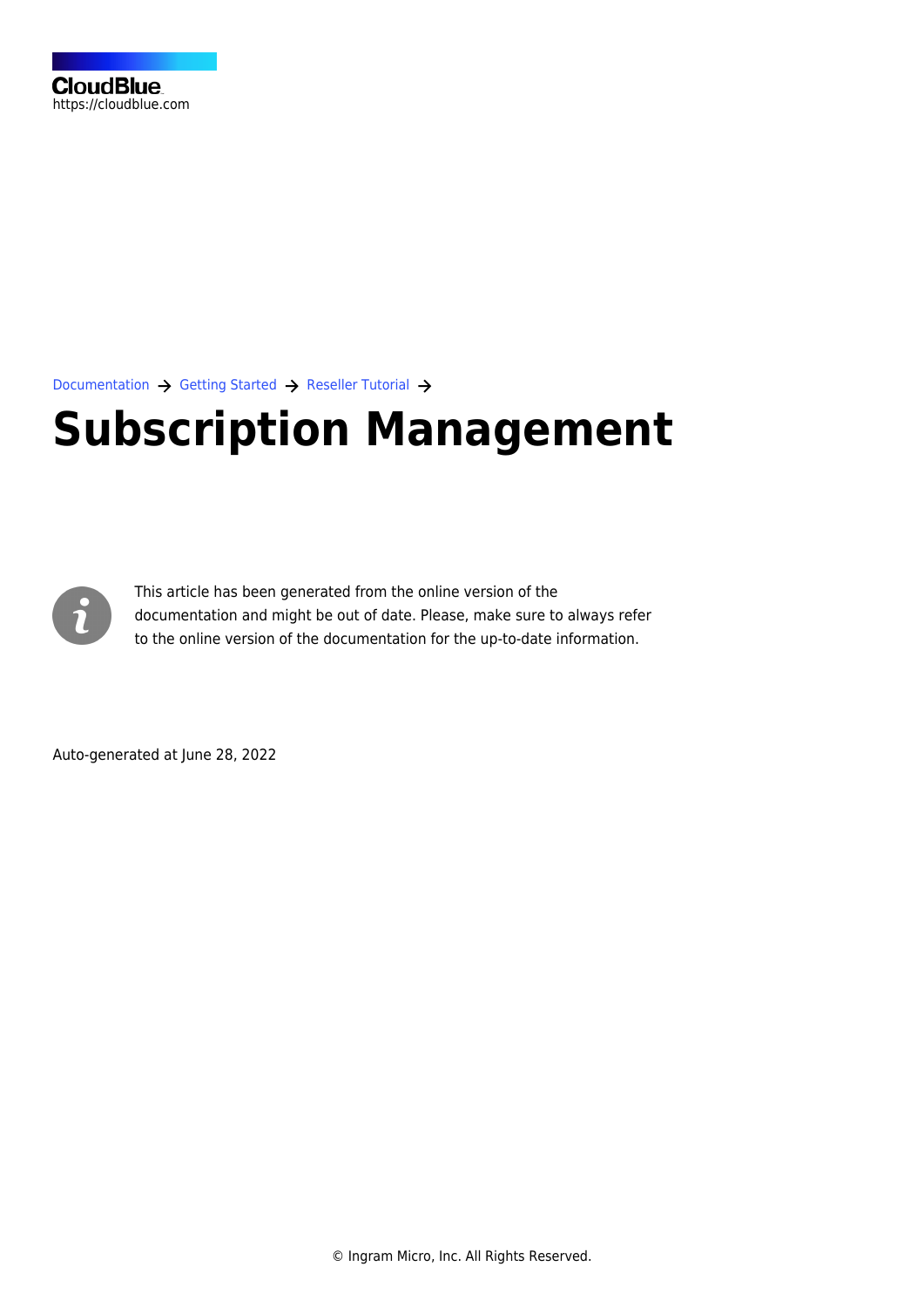#### **Overview**

Once Resellers received access to their selected product, the system enable such Resellers to examine specified items, offers, price lists, and other information via the Products module. More importantly, the system enables Resellers transfer product orders and register customer (and reseller) accounts on the CloudBlue Connect platform.

In general, product orders are automatically transferred from a Reseller's hub to the Connect platform as subscriptions. Furthermore, the system also automatically processes customers and resellers as tier accounts. Note, however, that it is possible to manually create tier accounts and generate subscriptions via the Customers and Subscriptions modules on the Connect platform.

Creating tier accounts and subscriptions manually can be increasingly helpful for testing scenarios and for Resellers that didn't integrate their commerce system with the Connect platform yet. Follow the instructions below to manually register tier accounts and generate subscriptions.

## **Prerequisites**

Make sure that the following prerequisites are met:

- Your CloudBlue Connect account and your service contract are [successfully activated](https://connect.cloudblue.com/community/getting-started/reseller-tutorial/#Portal_Activation).
- Required [hub](https://connect.cloudblue.com/community/getting-started/reseller-tutorial/hub-and-marketplace/#Hub_Registration) and [marketplace](https://connect.cloudblue.com/community/getting-started/reseller-tutorial/hub-and-marketplace/#Marketplace_Creation) are registered.
- Syndication Distributor approved your [syndication contract](https://connect.cloudblue.com/community/getting-started/reseller-tutorial/catalog-operations/#Enrolling_Contracts).

#### **Creating Tiers**

Navigate to the **Customers** section to access the tier accounts list. The Connect platform usually registers your new customers and resellers automatically and displays your tier accounts in this list. Note, however, that the system allows creating tiers via a customer creation wizard as described below.



The system requires creating at least one reseller account before creating customer accounts. Therefore, your created reseller account can be a parent tier account for your customers.

Click the **Create Customer** button to launch the wizard.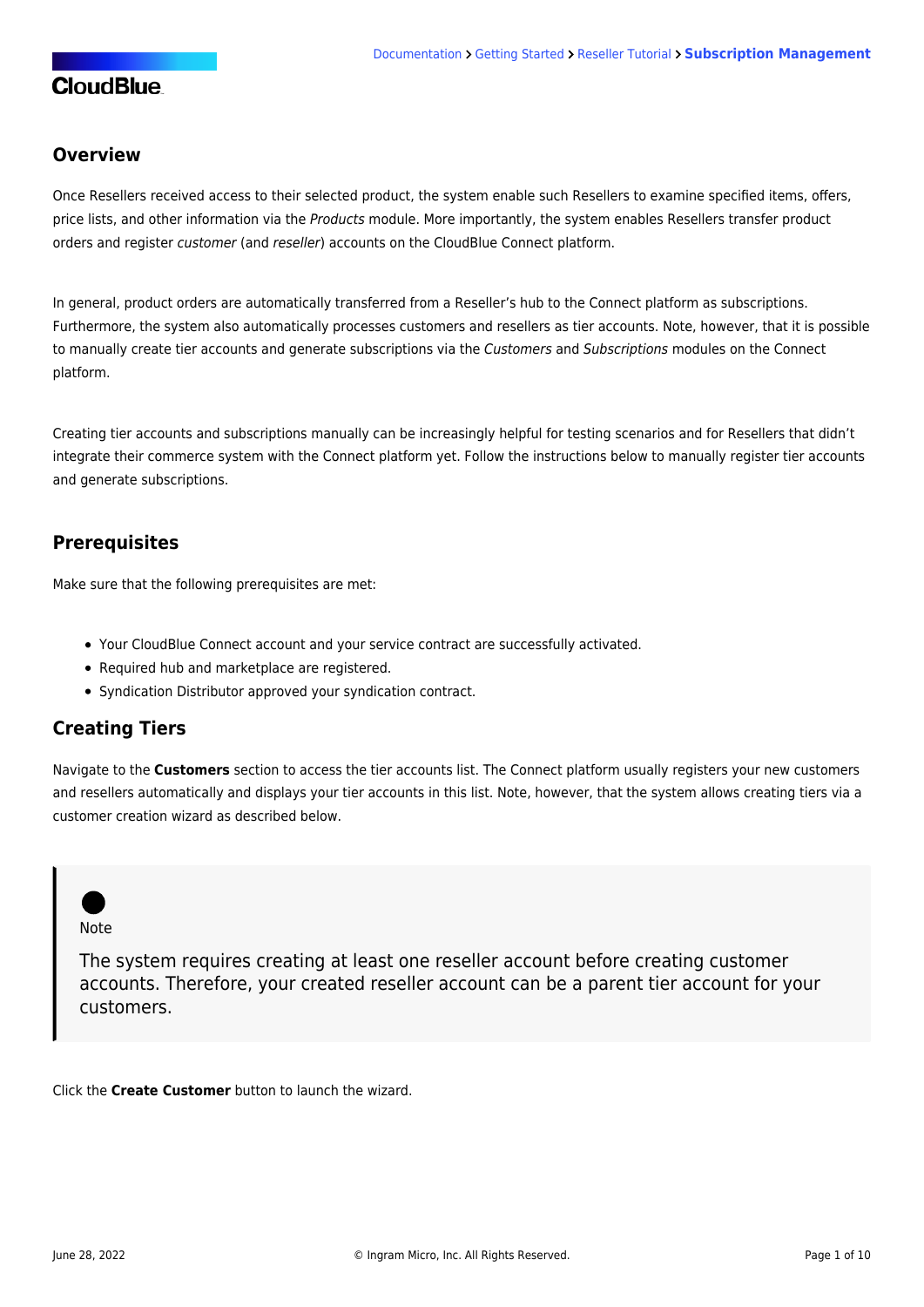| <b>CloudBlue</b>                                 | $\sim$ Customers $\sim$ |                               |                            |                | @ HELP                     | σ                  | <b>Champions Corp</b><br>Reseller - Adonis Creed |
|--------------------------------------------------|-------------------------|-------------------------------|----------------------------|----------------|----------------------------|--------------------|--------------------------------------------------|
| Customers ©<br><b>DIRECTORY</b>                  | <b>REQUESTS</b>         |                               |                            |                |                            |                    | + ADD CUSTOMER                                   |
| All customers $\sim$<br>C REFRESH                | $=$ FILTER              | <sup>t</sup> i 1 SORT APPLIED | <b>III</b> COLUMNS         | Q SEARCH       |                            | Rows per page 10 - | $1 - 1$ of $1 \leq$                              |
| ACCOUNT 个                                        | PARENT AC., v           | CREATED -                     | TECHNICAL CON              | <b>ADDRESS</b> | <b>CITY</b>                | $HUB -$            | OWNER $\sim$                                     |
| Champions Corp<br>TA-3484-4411-4513 · PA-565-546 | -                       | 06/27/2022<br>5:35 AM         | $\sim$<br>unspecified@exam |                | $\sim$<br>-. United States | $\sim$             | <b>Champions Corp</b><br>◢<br>PA-565-546         |

Rows per page  $10 \rightarrow 1-1$  of  $1 \leftarrow$ 

| $\frac{11}{200}$ Customers $\sqrt{ }$<br><b>CloudBlue</b>                                                                                                                                   | Champions Corp<br>Reseller - Adonis Creed<br>$\Box$<br><b>O</b> HELP<br>$\Lambda$                                                          |
|---------------------------------------------------------------------------------------------------------------------------------------------------------------------------------------------|--------------------------------------------------------------------------------------------------------------------------------------------|
| Customers <sup>®</sup><br><b>DIRECTORY</b><br><b>REQUESTS</b>                                                                                                                               | + ADD CUSTOMER                                                                                                                             |
| All customers $\sim$<br>$\overline{r}$ FILTER<br>1 1 SORT APPLIED<br><b>III</b> COLUMNS<br>Q SEARCH<br><b>C REFRESH</b>                                                                     | Rows per page $10 \times 1 - 1$ of $1 \times 1$                                                                                            |
| ACCOUNT 个<br>Create tier account - Step 1<br>Champions Corp <sup>1</sup><br>TA-3484-4411-4513 · PA-565-546                                                                                  | OWNER -<br><b>Champions Corp</b><br>$\begin{array}{c} \begin{array}{c} \begin{array}{c} \end{array} \end{array} \end{array}$<br>PA-565-546 |
| Select type<br>$\bigodot$ Type<br>Environment<br>Customer<br>$\overline{2}$<br>$\odot$<br>Customer account type<br>Parent account<br>3<br>Reseller<br>Reseller account type<br>Account data | $1-1$ of $1 \leq$<br>$10 - $                                                                                                               |
| 5 Summary<br>© 2022 - Ingram Micro Inc. All Rights Reserved. - Privacy   Terms of Use - Version 26.0.860-g5163059                                                                           | <b>NEXT</b><br>CANCEL                                                                                                                      |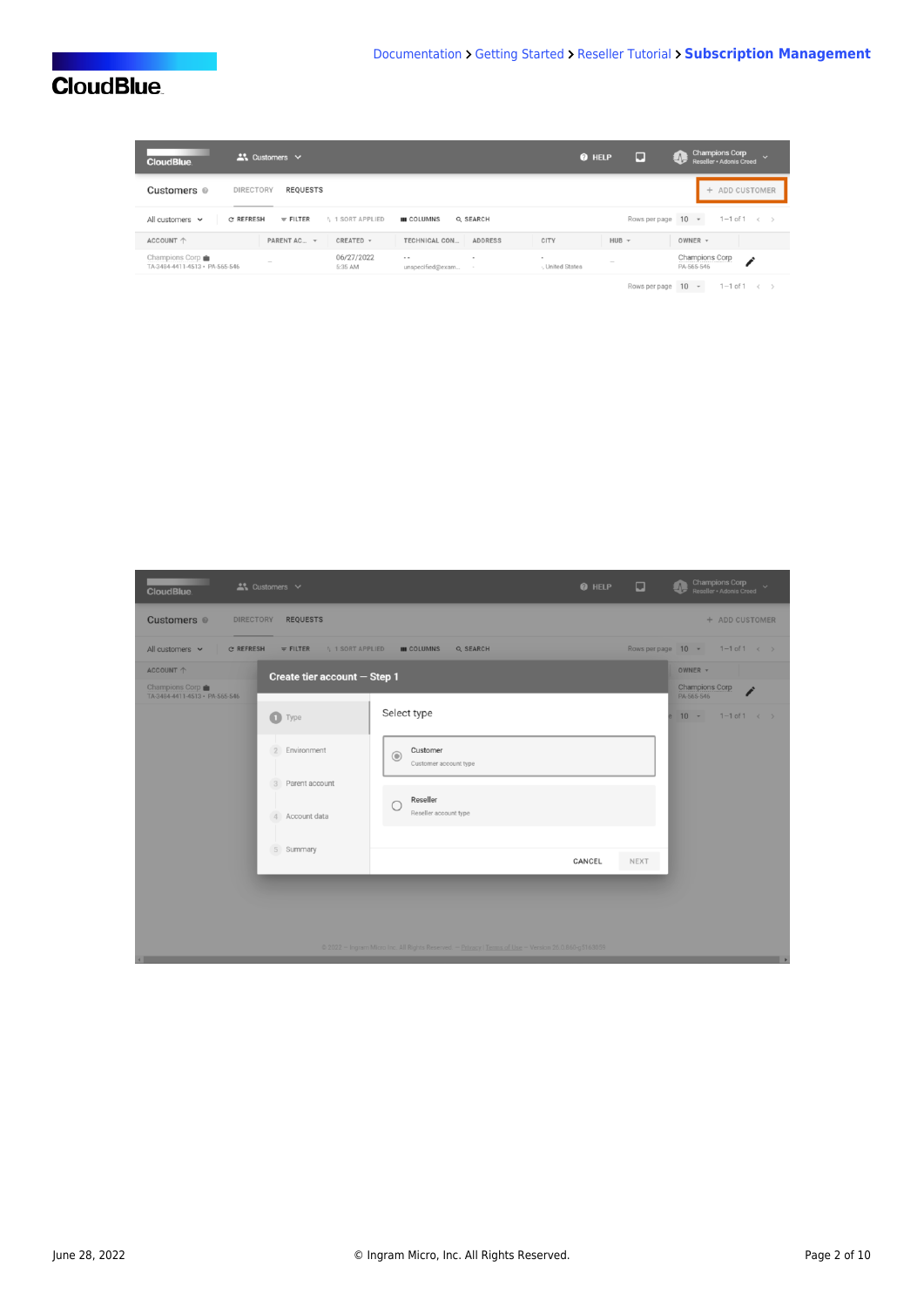

| Create tier account - Step 3<br><b>DIRECT</b><br>Customers <sup>@</sup><br>+ ADD CUSTOMER<br>Select parent account<br>$\vee$ Type<br>$1 - 1$ of $1 \leq$<br>All customers $\sim$<br>C REFRE<br>$10 -$<br>Only reseller accounts can be selected<br>ACCOUNT 个<br>OWNER -<br>Environment<br>Champions Corp <sup>1</sup><br><b>Champions Corp</b><br>Q Search for Name and ID<br>PA-565-546<br>TA-3484-4411-4513 · PA-565-546<br>$\mathbb{R}$<br>Champions Corp<br>Parent account<br>$\odot$<br>$1-1$ of $1 \leq$<br>$10 - $<br>TA-3484-4411-4513<br>4 Account data<br>5 Summary<br>CANCEL<br><b>BACK</b><br>NEXT | <b>CloudBlue</b> | $\sim$ Customers $\sim$ | $\bullet$ HELP $\Box$ | Champions Corp<br>Reseller · Adonis Creed<br>$\bullet$ |
|----------------------------------------------------------------------------------------------------------------------------------------------------------------------------------------------------------------------------------------------------------------------------------------------------------------------------------------------------------------------------------------------------------------------------------------------------------------------------------------------------------------------------------------------------------------------------------------------------------------|------------------|-------------------------|-----------------------|--------------------------------------------------------|
|                                                                                                                                                                                                                                                                                                                                                                                                                                                                                                                                                                                                                |                  |                         |                       |                                                        |
|                                                                                                                                                                                                                                                                                                                                                                                                                                                                                                                                                                                                                |                  |                         |                       |                                                        |
|                                                                                                                                                                                                                                                                                                                                                                                                                                                                                                                                                                                                                |                  |                         |                       |                                                        |
|                                                                                                                                                                                                                                                                                                                                                                                                                                                                                                                                                                                                                |                  |                         |                       |                                                        |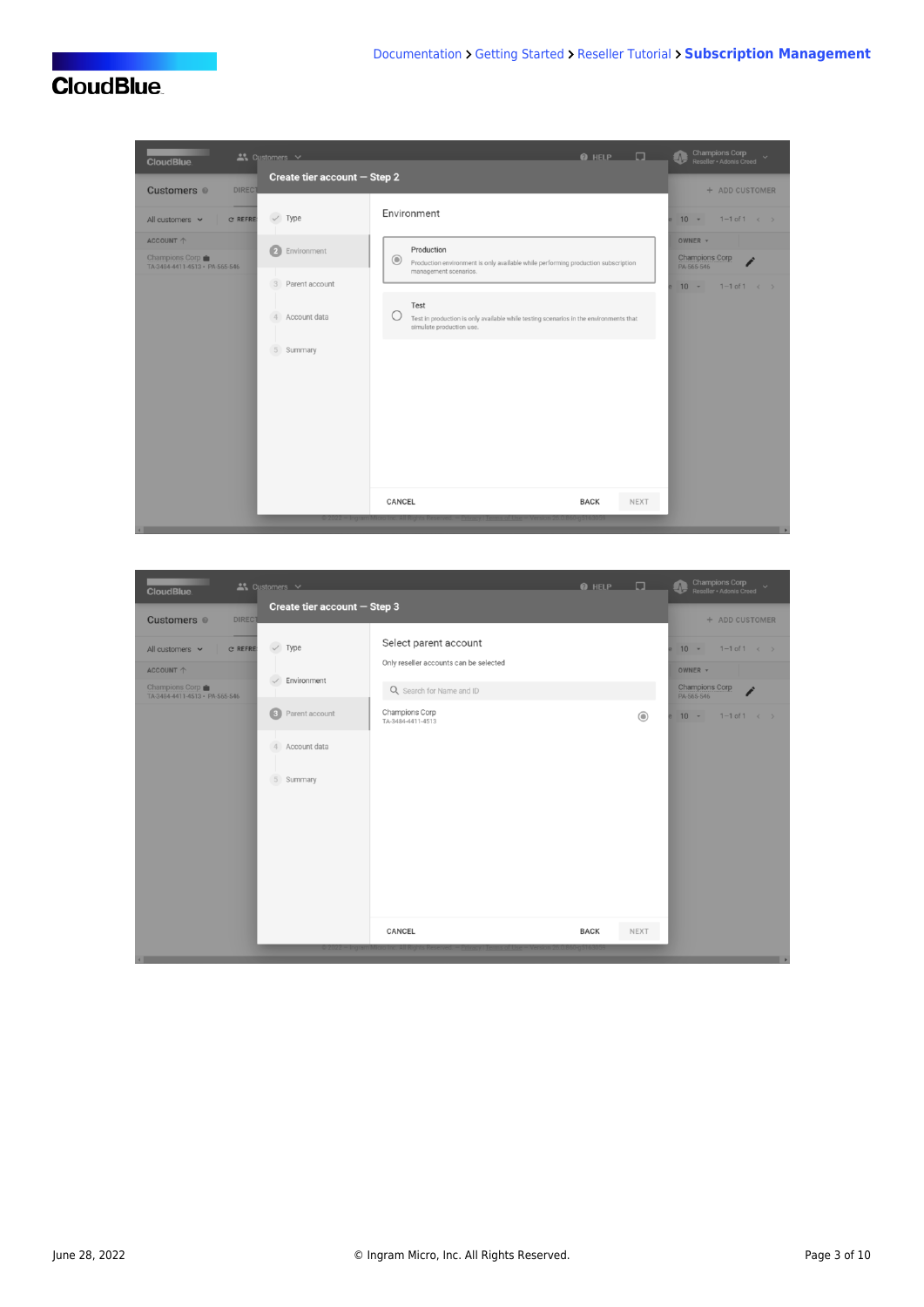

| <b>CloudBlue</b>                                                           | $\frac{11}{200}$ Customers $\vee$ |                                                                                                      |                                       | <b>O</b> HELP        | $\Box$ | <b>Champions Corp</b><br>Reseller · Adonis Creed<br>$\Lambda$ |
|----------------------------------------------------------------------------|-----------------------------------|------------------------------------------------------------------------------------------------------|---------------------------------------|----------------------|--------|---------------------------------------------------------------|
| Customers <sup>®</sup>                                                     | DIRECTORY REQUESTS                |                                                                                                      |                                       |                      |        | + ADD CUSTOMER                                                |
| All customers $\vee$<br><b>C REFRESH</b>                                   | $=$ FILTER<br>1 1 SORT APPLIED    | <b>III</b> COLUMNS                                                                                   | Q SEARCH                              |                      |        | Rows per page $10 \times 1-2$ of $2 \times 5$                 |
| ACCOUNT 个<br>Champions Corp <sup>1</sup><br>TA-3484-4411-4513 · PA-565-546 | Create tier account - Step 5      |                                                                                                      |                                       |                      |        | OWNER -<br><b>Champions Corp</b><br>PA-565-546                |
| Wehner - Witting<br>TA-4657-0962-3287 · 35658                              | Type                              | Summary                                                                                              |                                       |                      |        | <b>Champions Corp</b><br>í<br>PA-565-546                      |
|                                                                            | Environment                       | Name                                                                                                 | Wehner - Witting<br>TA-4657-0962-3287 |                      |        | $1-2$ of $2 \leq$<br>$10 -$                                   |
|                                                                            | Parent account                    | Parent                                                                                               | Champions Corp<br>TA-3484-4411-4513   |                      |        |                                                               |
|                                                                            | Account data                      |                                                                                                      |                                       |                      |        |                                                               |
|                                                                            | G<br>Summary                      |                                                                                                      |                                       | <b>GO TO DETAILS</b> | CLOSE  |                                                               |
|                                                                            |                                   | © 2022 - Ingram Micro Inc. All Rights Reserved. - Privacy   Terms of Use - Version 26.0.860-g5163059 |                                       |                      |        |                                                               |

Follow the wizard steps to successfully create a tier account:

- 1. **Type**: Select either customer or reseller account type. Note that customer account should have at least one parent reseller.
- 2. **Parent account**: Choose a parent account from the list. In case the reseller type is selected, the system allows selecting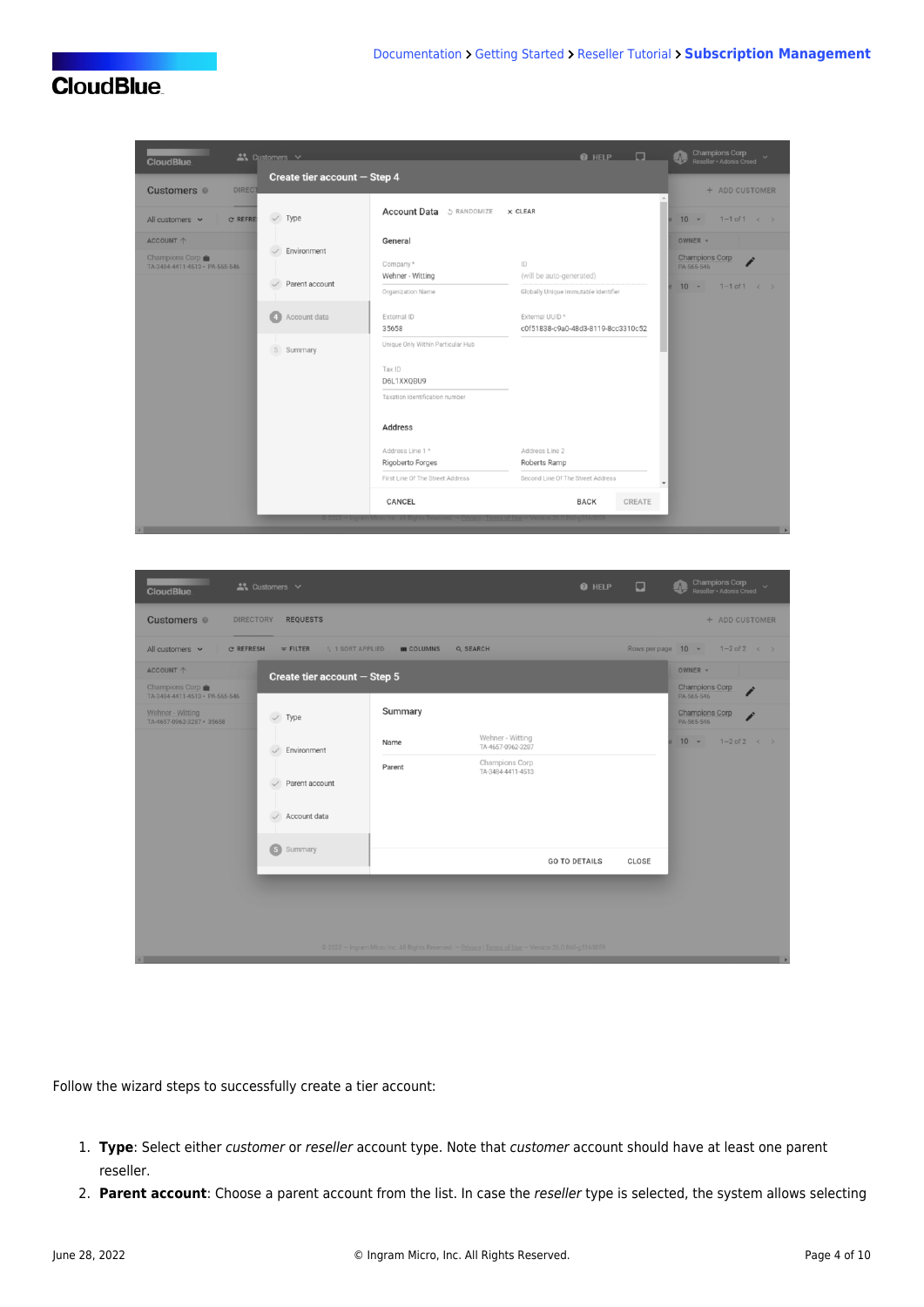None and assign your created tier as a partner account.

- 3. **Account data**: Specify the account data in the following form. Note that you can randomize data and clear the filled form by using corresponding buttons on the user interface.
- 4. **Summary**: The system provides a summary as a final step; therefore, your tier account will be successfully created. Click Go to Details to review your created tier account data. Otherwise, click Close to close the summary.

In this scenario, Champions Corp created one reseller account and one customer account. Therefore, this organization can manually generate a subscription as described below.

#### **Creating Subscriptions**

Once customer and reseller accounts are be successfully registered, Resellers can create subscriptions via a wizard in the Subscriptions module. The following guidelines showcase how to manually create subscriptions on the Connect platform.

Syndication Contract must be approved!

Make sure that your Distributor approved your syndication contract. Otherwise, it is impossible to perform the following operation. Check you enrolled contract status by navigating to the Partners module and accessing the Contracts tab.

Access the **Subscriptions** module and click the **Create Subscription** button to launch the wizard.

Follow the wizard steps to successfully generate a subscription:

| $\mathcal{L}$<br>Subscriptions $\vee$<br><b>CloudBlue</b>                                    |                      |                                         |        | <b>O</b> HELP       | $\Box$  | <b>Champions Corp</b><br>Reseller + Adonis Creed |  |
|----------------------------------------------------------------------------------------------|----------------------|-----------------------------------------|--------|---------------------|---------|--------------------------------------------------|--|
| Subscriptions @<br><b>FULFILLMENT</b><br><b>DIRECTORY</b>                                    | <b>BILLING</b>       |                                         |        |                     |         |                                                  |  |
| Subscriptions from this month v<br>C REFRESH                                                 | $= 1$ FILTER APPLIED | t1 1 SORT APPLIED<br><b>III</b> COLUMNS |        |                     |         |                                                  |  |
| PRODUCT<br>SUBSCRIPTION                                                                      | MARKETPLACE          | CUSTOMER                                | PERIOD | <b>NEXT BILLING</b> | CREATED | <b>STATUS</b>                                    |  |
|                                                                                              |                      |                                         |        |                     |         |                                                  |  |
|                                                                                              |                      |                                         |        |                     |         |                                                  |  |
|                                                                                              |                      | No subscriptions                        |        |                     |         |                                                  |  |
| Manage subscriptions of your products here.<br>Please see our documentation ⊠ to learn more. |                      |                                         |        |                     |         |                                                  |  |
|                                                                                              | ÷                    | CREATE SUBSCRIPTION                     |        |                     |         |                                                  |  |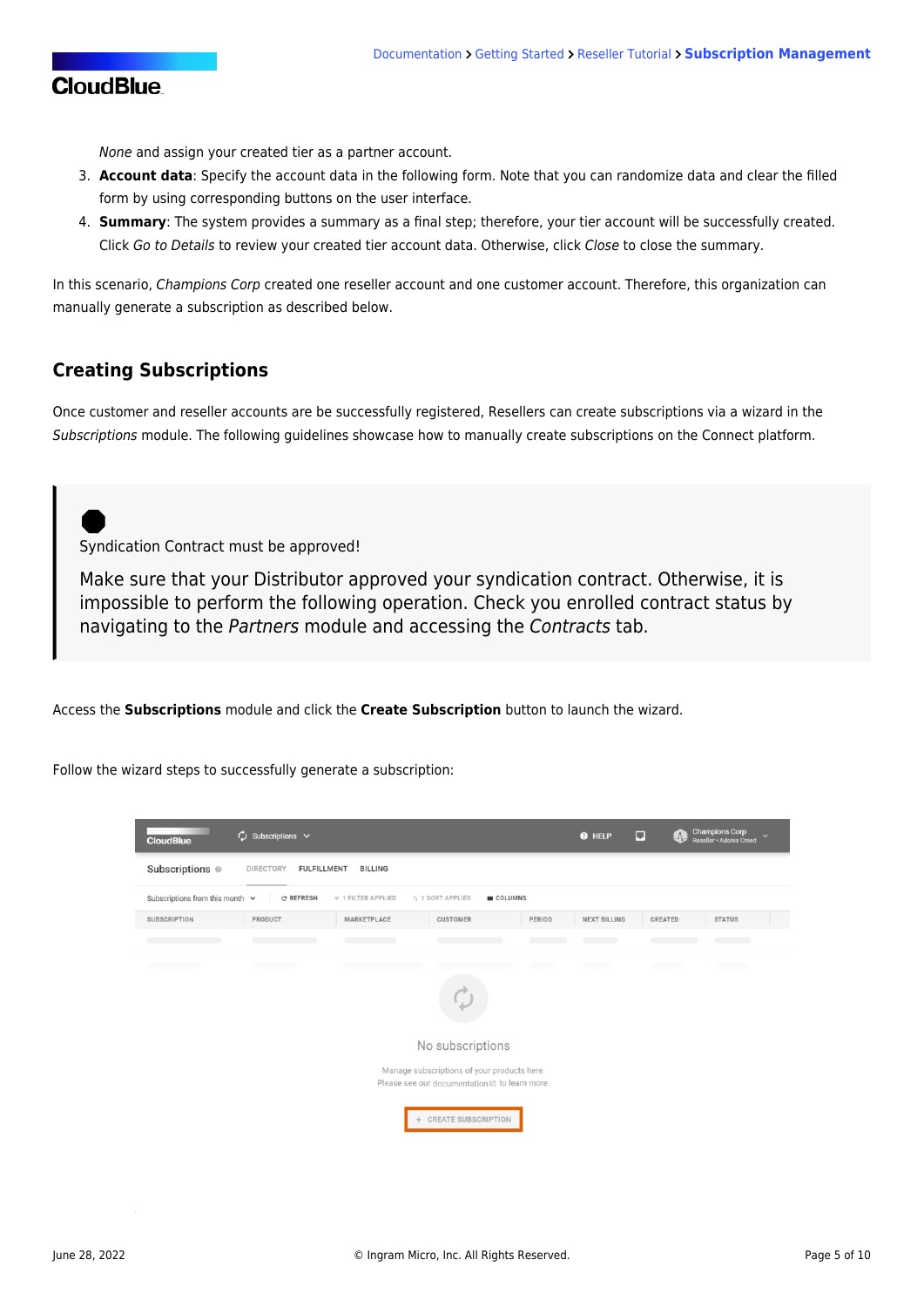

| <b>CloudBlue</b>                | $\circ$ Subscriptions $\vee$                     |                                                         | $\bullet$ HELP $\qquad \Box$     |             | Champions Corp<br>Reseller · Adonis Creed<br>€ |
|---------------------------------|--------------------------------------------------|---------------------------------------------------------|----------------------------------|-------------|------------------------------------------------|
| Subscriptions @<br><b>DIR</b>   | Create Subscription - Step 3<br>$\blacktriangle$ |                                                         |                                  |             | + CREATE SUBSCRIPTION                          |
| Subscriptions from this month v | <b>3</b> Product                                 | Select a product                                        |                                  |             |                                                |
| <b>SUBSCRIPTION</b>             | Marketplace<br>4                                 | $\mathsf Q$                                             |                                  |             | ED<br><b>STATUS</b>                            |
|                                 |                                                  | Acronis Backup Cloud<br>PRD-000-000-005<br>$\mathsf{A}$ | Acronis Backup Cloud directly en | $\odot$     | $\overline{\phantom{a}}$                       |
|                                 | 5 Price list                                     |                                                         |                                  |             |                                                |
|                                 | 6 Offer                                          |                                                         |                                  |             |                                                |
|                                 | Plan<br>$\downarrow$                             |                                                         |                                  |             |                                                |
|                                 | Customer Account<br>8                            |                                                         |                                  |             |                                                |
|                                 | Review Customer<br>Q                             |                                                         |                                  |             |                                                |
|                                 | 10 Select Items                                  |                                                         |                                  |             |                                                |
|                                 | 11 Attributes                                    |                                                         |                                  |             |                                                |
|                                 | ٠                                                | CANCEL                                                  | <b>BACK</b>                      | <b>NEXT</b> |                                                |
|                                 | TO Decemptar                                     |                                                         |                                  |             |                                                |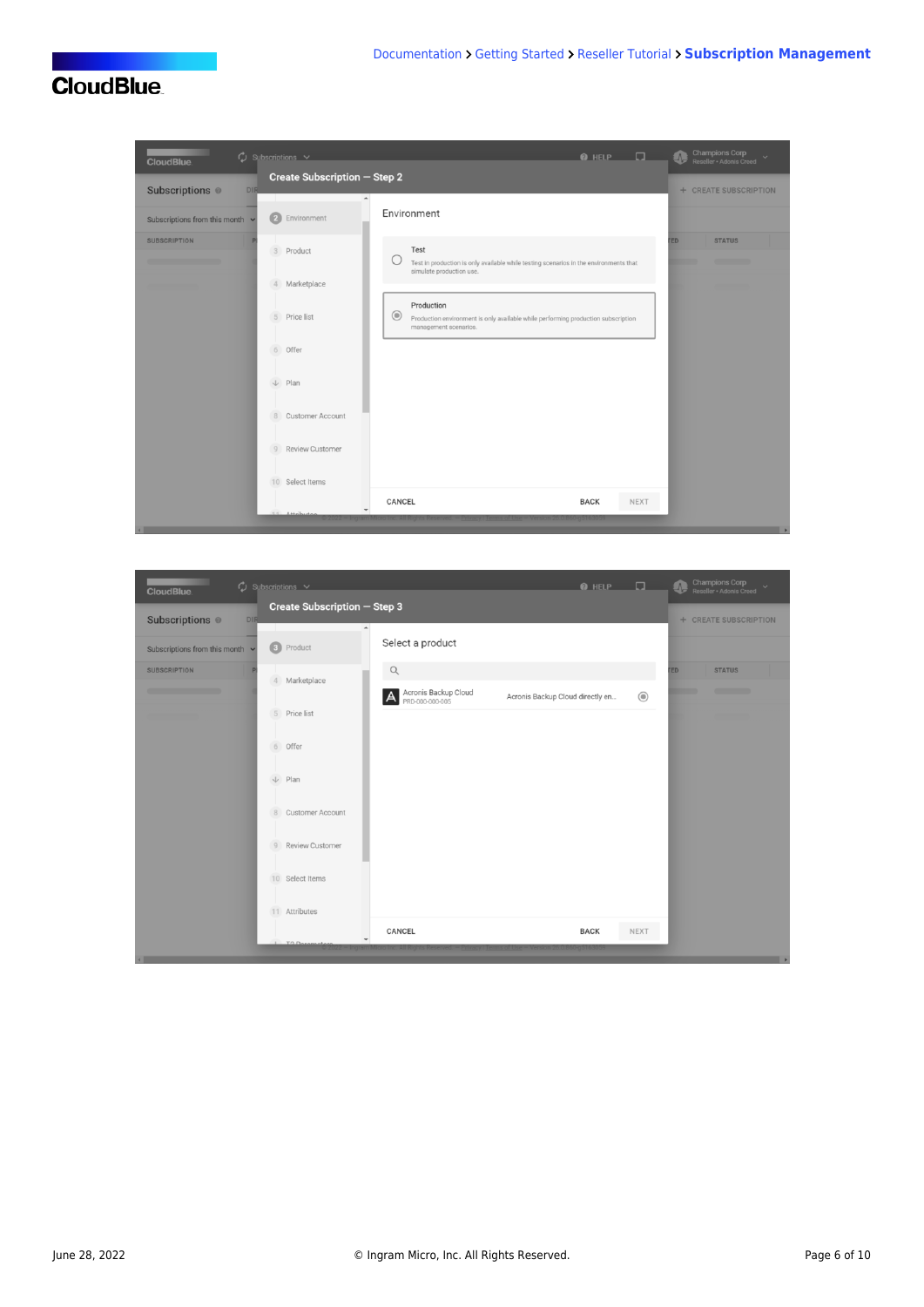| CloudBlue.                           | $\bigcirc$ Subscriptions $\vee$              |                                           |                              | $\bullet$ HELP $\Box$ |             | Champions Corp<br>Reseller - Adonis Creed<br>4 |
|--------------------------------------|----------------------------------------------|-------------------------------------------|------------------------------|-----------------------|-------------|------------------------------------------------|
| Subscriptions @<br><b>DIR</b>        | Create Subscription - Step 4                 |                                           |                              |                       |             | + CREATE SUBSCRIPTION                          |
| Subscriptions from this month $\sim$ | $\blacktriangle$<br>$\bullet$<br>Marketplace | Select a marketplace                      |                              |                       |             |                                                |
| <b>SUBSCRIPTION</b>                  | 5<br>Price list                              | $\mathbb{Q}$                              |                              |                       |             | <b>STATUS</b><br>ED                            |
|                                      |                                              | Europe<br>MP-05522                        | Champions Corp<br>PA-055-102 |                       | $\odot$     | $\overline{\phantom{a}}$<br><b>STEP 18</b>     |
|                                      | Offer<br>6                                   | North America<br>$\mathbb{C}$<br>MP-05521 | Champions Corp<br>PA-055-102 |                       | $\bigcirc$  |                                                |
|                                      | $\downarrow$<br>Plan                         |                                           |                              |                       |             |                                                |
|                                      | <b>Customer Account</b><br>8                 |                                           |                              |                       |             |                                                |
|                                      | Review Customer<br>Q                         |                                           |                              |                       |             |                                                |
|                                      | 10 Select Items                              |                                           |                              |                       |             |                                                |
|                                      | 11 Attributes                                |                                           |                              |                       |             |                                                |
|                                      | T2 Parameters<br>$\downarrow$                |                                           |                              |                       |             |                                                |
|                                      | T1 Desempto                                  | CANCEL                                    |                              | <b>BACK</b>           | <b>NEXT</b> |                                                |
| $\sqrt{2}$                           |                                              |                                           |                              |                       |             |                                                |

| Create Subscription - Step 8<br>Subscriptions @<br>DIR<br>vner<br>Select customer<br>Subscriptions from this month v<br>$\downarrow$<br>Plan<br>Note that only customers that meet the following criteria are shown in this<br><b>SUBSCRIPTION</b><br><b>STATUS</b><br><b>ED</b><br>list:<br>$\bigcirc$<br>Customer Account<br>· Not assigned to any Hub<br>· Have parent (reseller) assigned<br>Review Customer<br>Q<br>Q Search for customer<br>Wihner - Witting<br>10 Select Items<br>John Wihner<br>$\circledcirc$<br>TA-4657-8480-2372<br>john.wihner@wwcorp.com<br>11 Attributes<br>T2 Parameters<br>$\downarrow$<br>T1 Parameters<br>$\downarrow$<br>14 Subscription Parame | <b>CloudBlue</b> | $\bigcirc$ Subscriptions $\vee$ | $\bullet$ HELP $\Box$ | Champions Corp<br>Reseller - Adonis Creed<br>$\Lambda$ |
|------------------------------------------------------------------------------------------------------------------------------------------------------------------------------------------------------------------------------------------------------------------------------------------------------------------------------------------------------------------------------------------------------------------------------------------------------------------------------------------------------------------------------------------------------------------------------------------------------------------------------------------------------------------------------------|------------------|---------------------------------|-----------------------|--------------------------------------------------------|
|                                                                                                                                                                                                                                                                                                                                                                                                                                                                                                                                                                                                                                                                                    |                  |                                 |                       | + CREATE SUBSCRIPTION                                  |
|                                                                                                                                                                                                                                                                                                                                                                                                                                                                                                                                                                                                                                                                                    |                  |                                 |                       |                                                        |
|                                                                                                                                                                                                                                                                                                                                                                                                                                                                                                                                                                                                                                                                                    |                  |                                 |                       |                                                        |
|                                                                                                                                                                                                                                                                                                                                                                                                                                                                                                                                                                                                                                                                                    |                  |                                 |                       |                                                        |
|                                                                                                                                                                                                                                                                                                                                                                                                                                                                                                                                                                                                                                                                                    |                  |                                 |                       |                                                        |
|                                                                                                                                                                                                                                                                                                                                                                                                                                                                                                                                                                                                                                                                                    |                  |                                 |                       |                                                        |
|                                                                                                                                                                                                                                                                                                                                                                                                                                                                                                                                                                                                                                                                                    |                  |                                 |                       |                                                        |
|                                                                                                                                                                                                                                                                                                                                                                                                                                                                                                                                                                                                                                                                                    |                  |                                 |                       |                                                        |
|                                                                                                                                                                                                                                                                                                                                                                                                                                                                                                                                                                                                                                                                                    |                  |                                 |                       |                                                        |
| 15 Summary<br>NEXT<br>CANCEL<br><b>BACK</b>                                                                                                                                                                                                                                                                                                                                                                                                                                                                                                                                                                                                                                        |                  |                                 |                       |                                                        |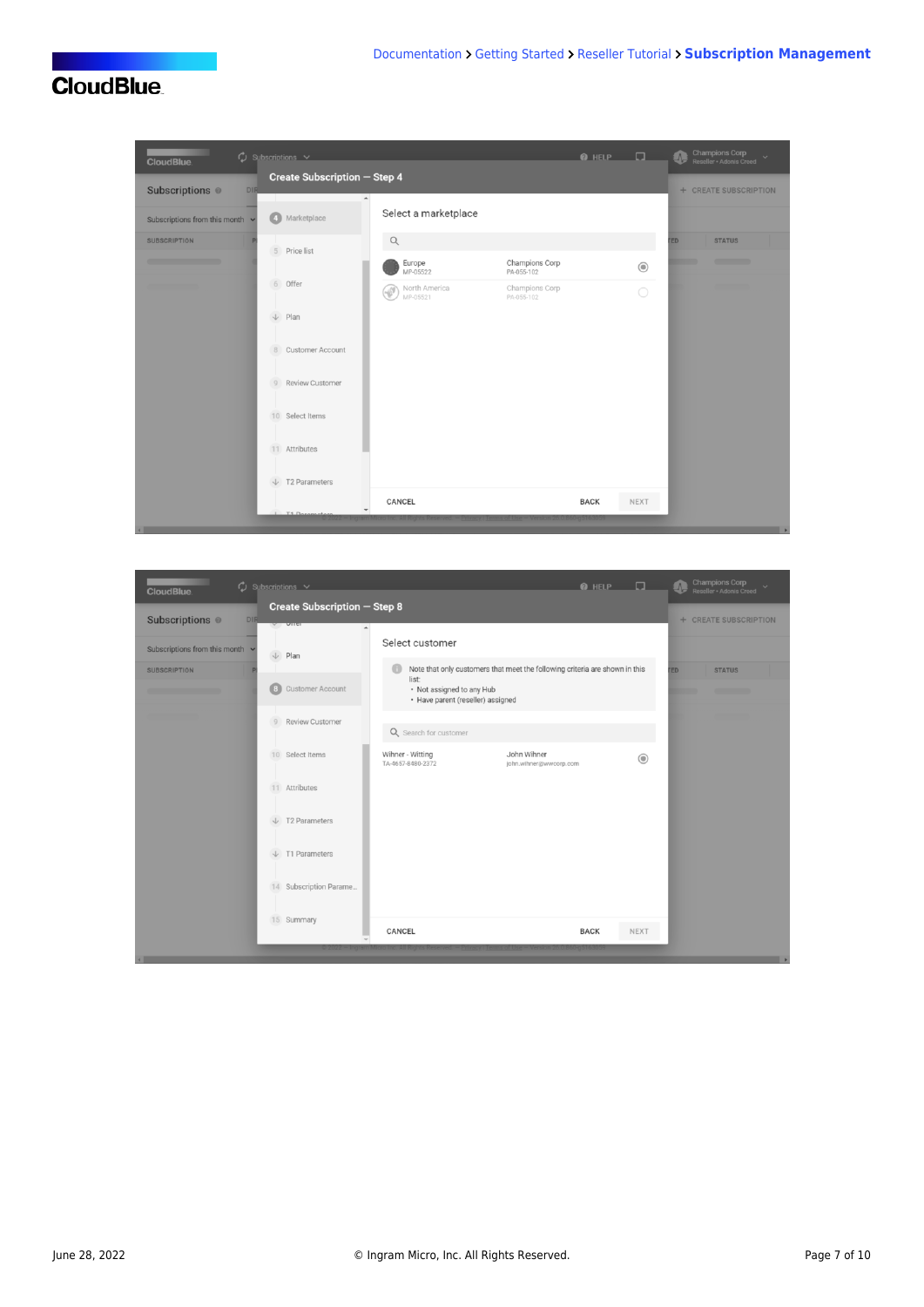| <b>CloudBly</b> | $\bigcirc$ Subscriptions $\vee$      |                                                                                |               | $\bullet$ HELP $\Box$ |             | <b>Champions Corp</b><br>$\blacksquare$ |
|-----------------|--------------------------------------|--------------------------------------------------------------------------------|---------------|-----------------------|-------------|-----------------------------------------|
| Subscr          | <b>Create Subscription - Step 10</b> |                                                                                |               |                       |             | <b>RIPTION</b>                          |
|                 | <b>UTTER</b><br>$\blacktriangle$     | <b>Items</b> + ADD ITEMS & RANDOMIZE X CLEAR                                   |               |                       |             |                                         |
| Subscripti      | $\downarrow$ Plan                    |                                                                                |               |                       |             |                                         |
| <b>SUBSCRIP</b> |                                      | <b>ITEMS</b>                                                                   | QUANTITY      | PRICE                 |             |                                         |
|                 | <b>Customer Account</b>              | Acronis Backup Cloud Storage<br>PRD-000-000-005-0001<br>MIN: $0$ MAX: $\infty$ | 50<br>1 month | Gb                    |             | 面                                       |
|                 | <b>Review Customer</b>               |                                                                                |               |                       |             |                                         |
|                 | 10 Select Items                      |                                                                                |               |                       |             |                                         |
|                 | 11 Attributes                        |                                                                                |               |                       |             |                                         |
|                 | $\downarrow$ T2 Parameters           |                                                                                |               |                       |             |                                         |
|                 | $\downarrow$ T1 Parameters           |                                                                                |               |                       |             |                                         |
|                 | 14 Subscription Parame               |                                                                                |               |                       |             |                                         |
|                 | 15 Summary                           | CANCEL                                                                         |               |                       | <b>BACK</b> | <b>NEXT</b>                             |

| <b>CloudBlue</b>                                       | $\bigcirc$ Subscriptions $\vee$                                                                                                                                                            | $\bullet$ HELP $\Box$ |      | <b>Champions Corp</b><br>Reseller - Adonis Creed<br>$\bullet$ |
|--------------------------------------------------------|--------------------------------------------------------------------------------------------------------------------------------------------------------------------------------------------|-----------------------|------|---------------------------------------------------------------|
| Subscriptions <sup>®</sup><br><b>DIR</b>               | <b>Create Subscription - Step 11</b><br>UITEI                                                                                                                                              |                       |      | + CREATE SUBSCRIPTION                                         |
| Subscriptions from this month v<br><b>SUBSCRIPTION</b> | Subscription attributes 5 RANDOMIZE X CLEAR<br>$\downarrow$ Plan<br>External ID*<br>UQZ682HJTL<br>Customer Account<br>$\checkmark$<br>Unique only within particular Hub<br>External UUID * |                       |      | <b>TED</b><br><b>STATUS</b><br>__                             |
|                                                        | <b>Review Customer</b><br>$\checkmark$<br>587c45a2-2c9a-4bc5-97d9-fd8e4a6a55f0<br>Select Items                                                                                             |                       |      |                                                               |
|                                                        | ൘<br>Attributes<br>$\downarrow$ T2 Parameters                                                                                                                                              |                       |      |                                                               |
|                                                        | T1 Parameters<br>$\downarrow$<br>14 Subscription Parame                                                                                                                                    |                       |      |                                                               |
| $\overline{a}$                                         | 15 Summary<br>CANCEL                                                                                                                                                                       | <b>BACK</b>           | NEXT |                                                               |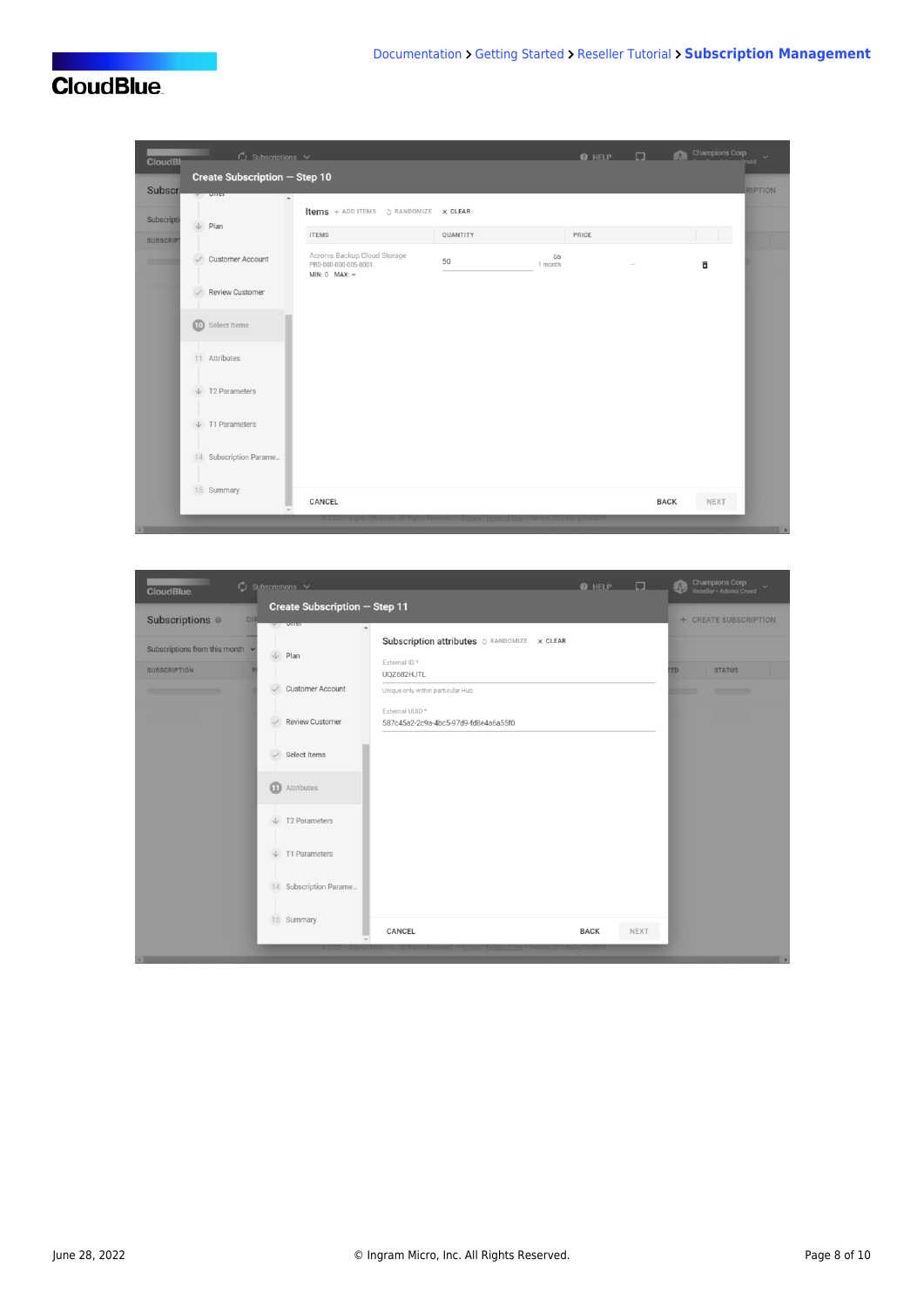| <b>CloudBlue</b>                                       | $\bigcirc$ Subscriptions $\vee$                         |                                                                                                                                                                                                                               | $\bullet$ HELP $\Box$ |        | <b>Champions Corp</b><br>Reseller · Adonis Creed<br>$\Lambda$ |
|--------------------------------------------------------|---------------------------------------------------------|-------------------------------------------------------------------------------------------------------------------------------------------------------------------------------------------------------------------------------|-----------------------|--------|---------------------------------------------------------------|
| Subscriptions <sup>®</sup><br>DIR                      | <b>Create Subscription - Step 14</b><br>$\sqrt{ }$ vire |                                                                                                                                                                                                                               |                       |        | + CREATE SUBSCRIPTION                                         |
| Subscriptions from this month v<br><b>SUBSCRIPTION</b> | $\downarrow$<br>Plan                                    | Subscription parameters assignment (<br>Please specify values of the ordering phase parameters for the subscription. You can<br>skip assignment of values (if not required) to simulate an unattended ordering<br>experience. |                       |        | <b>TED</b><br><b>STATUS</b>                                   |
|                                                        | <b>Customer Account</b>                                 | Values                                                                                                                                                                                                                        |                       |        | $\overline{\phantom{a}}$                                      |
|                                                        | <b>Review Customer</b>                                  | This Product doesn't have ordering parameters                                                                                                                                                                                 |                       |        |                                                               |
|                                                        | Select Items                                            |                                                                                                                                                                                                                               |                       |        |                                                               |
|                                                        | Attributes                                              |                                                                                                                                                                                                                               |                       |        |                                                               |
|                                                        | T2 Parameters                                           |                                                                                                                                                                                                                               |                       |        |                                                               |
|                                                        | T1 Parameters<br>$\cup$                                 |                                                                                                                                                                                                                               |                       |        |                                                               |
|                                                        | Œ<br>Subscription Param                                 |                                                                                                                                                                                                                               |                       |        |                                                               |
|                                                        | 15 Summary                                              | CANCEL                                                                                                                                                                                                                        | <b>BACK</b>           | CREATE |                                                               |
|                                                        |                                                         |                                                                                                                                                                                                                               |                       |        |                                                               |

| <b>CloudBlue</b>                     | $\bigcirc$ Subscriptions $\vee$                  |                         |                                                         | $\bullet$ HELP $\Box$                              | Champions Corp<br>Reseller - Adonis Creed<br>$\Lambda$ |
|--------------------------------------|--------------------------------------------------|-------------------------|---------------------------------------------------------|----------------------------------------------------|--------------------------------------------------------|
| Subscriptions ©<br><b>DIR</b>        | Create Subscription - Step 15<br>$\sqrt{ }$ vner |                         |                                                         |                                                    | + CREATE SUBSCRIPTION                                  |
| Subscriptions from this month $\vee$ | $\downarrow$<br>Plan                             | Summary                 | Acronis Backup Cloud                                    |                                                    | $1 - 1$ of $1 \leq$<br>$10 -$                          |
| SUBSCRIPTION -<br>AS-4139-8822-5541  | <b>Customer Account</b>                          | Product<br>Distributor  | PRD-000-000-005<br>Connect Hyper Provider<br>PA-000-100 |                                                    | STATUS -<br>$FED =$<br>7/2022<br><b>Processing</b>     |
| External ID: UQZ682HJTL              | <b>Review Customer</b>                           | Reseller                | Champions Corp<br>PA-055-102                            |                                                    | $10 -$<br>$1 - 1$ of $1 \leq$                          |
|                                      | Select Items                                     | Marketplace             | Europe<br>MP-05522                                      |                                                    |                                                        |
|                                      |                                                  | <b>T2 Account</b>       | Champions Corp                                          |                                                    |                                                        |
|                                      | Attributes                                       | T1 Account<br>Offer     | TA-5975-5004-2467                                       |                                                    |                                                        |
|                                      | T2 Parameters                                    | Price list              |                                                         |                                                    |                                                        |
|                                      | T1 Parameters                                    | Plan                    | $\overline{\phantom{a}}$                                |                                                    |                                                        |
|                                      | Subscription Parame                              | <b>Customer Account</b> | Wihner - Witter<br>TA-1119-8480-2372                    |                                                    |                                                        |
|                                      | 65<br>Summary                                    | Subscription            | AS-4139-8822-5541                                       | <b>Processing</b><br><b>GO TO DETAILS</b><br>CLOSE |                                                        |
| $\sqrt{2}$                           |                                                  |                         |                                                         |                                                    |                                                        |

In this scenario, Champions Corp selects the *production* environment since their subscription is generated for business purposes. Champions Corp also specifies the created marketplace and acquired product Acronis Cloud Backup.

The aforementioned product doesn't include any price lists, offers, and plans. Therefore, Champions Corp keeps these forms intact.